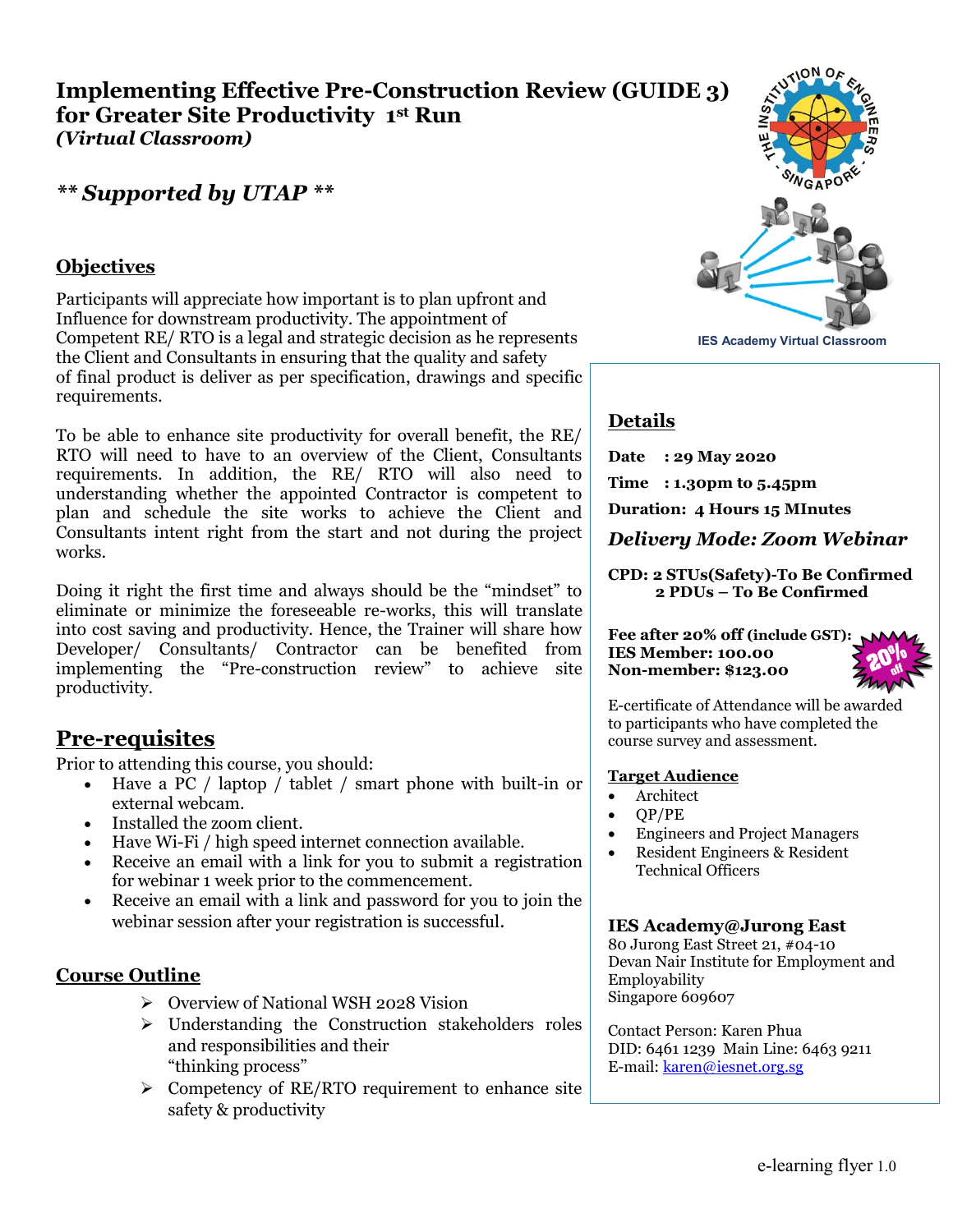- $\triangleright$  What is "Pre-construction review"
- $\triangleright$  Case Studies
- Short Ouiz

# **Trainers' Profile**



Jason has more than 25 years of Project Engineering Design, Construction and Management experience. He is the Principal Consultant of JOH Safety Consultancy Pte Ltd. He has obtained his B.Eng (Civil) (Hons) from the University of Glasgow, United Kingdom and furthers his study at the National University of Singapore for his Master of Science (Safety, Health and Environmental Technology).

Jason ventures into construction industry starting from ground as a Project Engineer, Safety Officer/ Manager, Civil & Structural Designer, Developer and Contractor Project Manager, DfS Professional. The projects ranged from infra-structures, heavy industry and chemical warehouse/ factory, process plant, School, Hotel, Private and Public Residential housing. He is the Fellow member of IES (The Institution of Engineers, Singapore); Past Chairman for the Health & Safety Engineering Technical Committee, IES (2011 to 2015); Ex. Council member, IES 2011 to 2015); Founding EXCO of IOSH (Singapore Branch); Assessment committee for Fire Safety Design Excellence Awards in 2017; Co-Convenor for the Singapore Standard (SS 559: 2010) review committee (Code of Practice for Safe use of Tower cranes).

# **Implementing Effective Pre-construction Review (GUIDE 3)**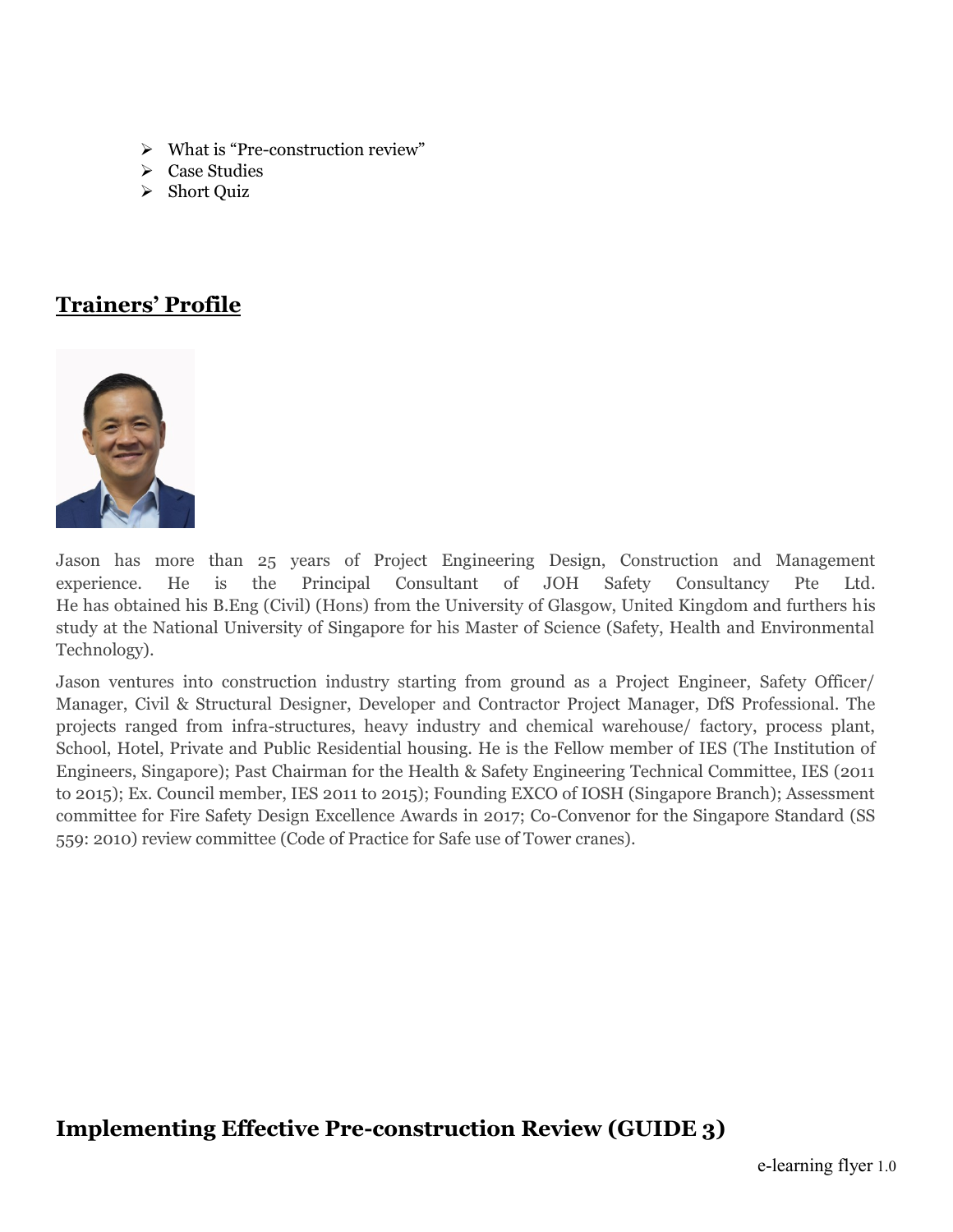# *\*\* Supported by UTAP \*\**

#### **Date: 29 May 2020, Friday Time: 1.30pm to 5.45pm** *Delivery Mode: Zoom Webinar* **Fee after 20% off (include GST): IES Member: \$100.00 Nett Non-member: \$123.00 Nett**

Please register online/email the completed form by **21 May 2020 before 3 pm** to:

Contact Person: Karen Phua **IES Academy@Jurong East**

## **80 Jurong East Street 21, #04-10 Devan Nair Institute for Employment and Employability Singapore 609607 Tel: 6463 9211 Email address: karen@iesnet.org.sg**

| <i><b>*Name</b></i>                       |                                                                                                                                                                                                                               | *NRIC                                                                                                                                                                                                                                                                                                                                                  | the contract of the contract of the contract of the contract of the contract of the contract of the contract of                                                                                                                |  |
|-------------------------------------------|-------------------------------------------------------------------------------------------------------------------------------------------------------------------------------------------------------------------------------|--------------------------------------------------------------------------------------------------------------------------------------------------------------------------------------------------------------------------------------------------------------------------------------------------------------------------------------------------------|--------------------------------------------------------------------------------------------------------------------------------------------------------------------------------------------------------------------------------|--|
|                                           | (Please written in BLOCK Letter)                                                                                                                                                                                              |                                                                                                                                                                                                                                                                                                                                                        |                                                                                                                                                                                                                                |  |
| Company                                   | <u> 1989 - Jan Samuel Barbara, menyebaran bagian perang perang perang perang perang perang perang perang perang pe</u>                                                                                                        |                                                                                                                                                                                                                                                                                                                                                        |                                                                                                                                                                                                                                |  |
| *Address 1                                |                                                                                                                                                                                                                               |                                                                                                                                                                                                                                                                                                                                                        |                                                                                                                                                                                                                                |  |
|                                           | (For mailing of invoice and receipt)                                                                                                                                                                                          |                                                                                                                                                                                                                                                                                                                                                        |                                                                                                                                                                                                                                |  |
|                                           |                                                                                                                                                                                                                               |                                                                                                                                                                                                                                                                                                                                                        | Sex : Male / Female                                                                                                                                                                                                            |  |
|                                           | *Contact No. : The contract No. : The contract No. : The contract No. : The contract No. : The contract No. : The contract No. : The contract No. : The contract No. : The contract No. : The contract No. : The contract No. |                                                                                                                                                                                                                                                                                                                                                        | Fax : The contract of the contract of the contract of the contract of the contract of the contract of the contract of the contract of the contract of the contract of the contract of the contract of the contract of the cont |  |
| *Your Email : ______                      |                                                                                                                                                                                                                               | (For sending of confirmation email, preferable personal unless company sponsored)                                                                                                                                                                                                                                                                      |                                                                                                                                                                                                                                |  |
|                                           |                                                                                                                                                                                                                               |                                                                                                                                                                                                                                                                                                                                                        |                                                                                                                                                                                                                                |  |
| <b>Please indicate:</b>                   | $\square$ IES members                                                                                                                                                                                                         |                                                                                                                                                                                                                                                                                                                                                        | IES M'ship No.: P.E. No.: (if applicable)                                                                                                                                                                                      |  |
|                                           | $\Box$ Non-members                                                                                                                                                                                                            |                                                                                                                                                                                                                                                                                                                                                        |                                                                                                                                                                                                                                |  |
| ❏                                         | Sponsored by company (Please indicate the Contact person detail)                                                                                                                                                              |                                                                                                                                                                                                                                                                                                                                                        |                                                                                                                                                                                                                                |  |
|                                           | Contact Person Details (if different from participant)                                                                                                                                                                        |                                                                                                                                                                                                                                                                                                                                                        |                                                                                                                                                                                                                                |  |
| #Name                                     |                                                                                                                                                                                                                               |                                                                                                                                                                                                                                                                                                                                                        |                                                                                                                                                                                                                                |  |
| #Contact No.                              |                                                                                                                                                                                                                               | $\vdots$ $\qquad \qquad$ $\qquad \qquad$ $\qquad \qquad$ $\qquad$ $\qquad \qquad$ $\qquad$ $\qquad$ $\qquad$ $\qquad$ $\qquad$ $\qquad$ $\qquad$ $\qquad$ $\qquad$ $\qquad$ $\qquad$ $\qquad$ $\qquad$ $\qquad$ $\qquad$ $\qquad$ $\qquad$ $\qquad$ $\qquad$ $\qquad$ $\qquad$ $\qquad$ $\qquad$ $\qquad$ $\qquad$ $\qquad$ $\qquad$ $\qquad$ $\qquad$ |                                                                                                                                                                                                                                |  |
| #Email                                    |                                                                                                                                                                                                                               | <u>: https://www.com/android-android-android-android-android-android-android-android-android-android-android-andr</u>                                                                                                                                                                                                                                  |                                                                                                                                                                                                                                |  |
| <b>Payment Details</b>                    |                                                                                                                                                                                                                               |                                                                                                                                                                                                                                                                                                                                                        |                                                                                                                                                                                                                                |  |
|                                           |                                                                                                                                                                                                                               |                                                                                                                                                                                                                                                                                                                                                        |                                                                                                                                                                                                                                |  |
| $\sim$ All Fees are inclusive of 7 % GST. |                                                                                                                                                                                                                               |                                                                                                                                                                                                                                                                                                                                                        |                                                                                                                                                                                                                                |  |
|                                           |                                                                                                                                                                                                                               | <b>Acceptance of Terms and Conditions for Registrations of IES Academy's Events</b>                                                                                                                                                                                                                                                                    |                                                                                                                                                                                                                                |  |
|                                           |                                                                                                                                                                                                                               | I agree to abide by the Terms and Conditions for Registration of IES Academy's Events.                                                                                                                                                                                                                                                                 |                                                                                                                                                                                                                                |  |
|                                           |                                                                                                                                                                                                                               |                                                                                                                                                                                                                                                                                                                                                        |                                                                                                                                                                                                                                |  |
| *Mandatory entry                          |                                                                                                                                                                                                                               |                                                                                                                                                                                                                                                                                                                                                        |                                                                                                                                                                                                                                |  |

*#Compulsory Entry for participant who choose to be INVOICE to your company*